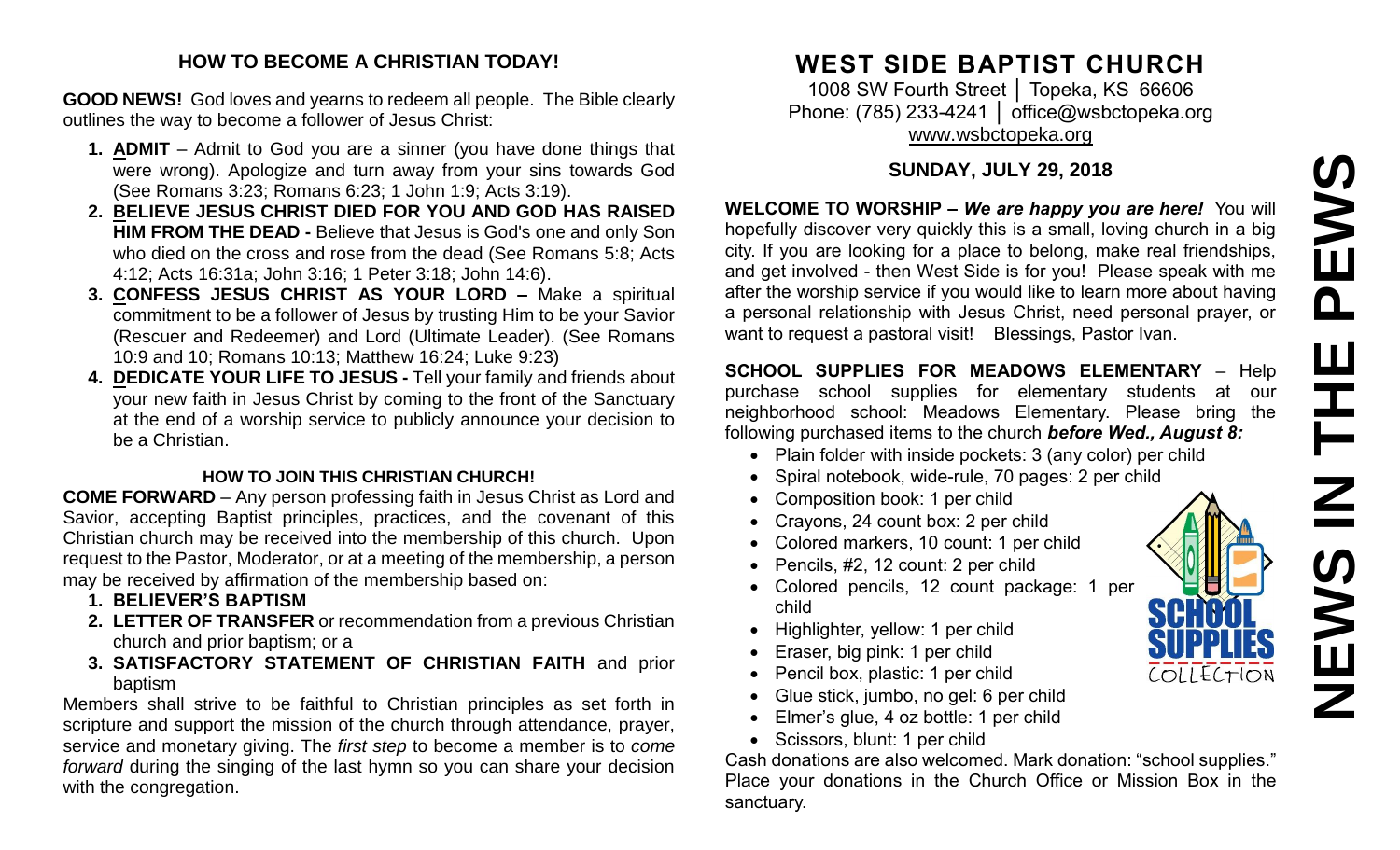**AGAPE BENEVOLENCE FUND** - Your neighbors and friends need your help! The Church receives financial donations overand-above our operating expenses to help members and neighbors in need with medicine, rent/mortgages, utilities, and water bills. Would you consider giving a gift to help our church



family and friends? Donations can be given on Sunday, mailed to the Church, or dropped off at the Church Office (M-F, 8 am to 4 pm). ~Pastor Ivan

**AUTOMATED EXTERNAL DEFIBRILLATOR (AED) –** The new Automate



External Defibrillator (AED) has arrived. It was installed in the elevator foyer. Please see me if you are willing to attend a Cardiopulmonary Resuscitation (CPR) class with instructions on using

**BIBLE STUDY -** Come for the free one-hour small group study of the biblical book **"ACTS OF THE APOSTLES" on Wednesdays at 10:30 am in Holmer Hall**. The Bible study is taught start-to-finish ("lectio continua"), no previous experience necessary. Bible studies are free and open to the public.

**BOILER REPAIRS –** The Church voted unanimously during the Quarterly Business Meeting on April 29 to accept the \$43,000.00 bid from McElroy's Mechanical Contractors to repair the boilers this summer. The church has **received \$19255.07** in donations for these unexpected repairs. See



Harry Carpenter for details about the boilers. Talk with Nancy Lindberg, Church Treasurer, about donations and/or a pledge.

**QUARTERLY BUSINESS MEETING & POTLUCK –** The Church Council has set the date for the next **Quarterly Business Meeting and Potluck** TODAY**, July 29 at 12:00 pm in Fellowship Hall**. The Fellowship Committee will provide table service, drinks, and baked ham. Please bring a side-dish, salad, and/or a dessert to share. See Pat Carpenter, Moderator, for agenda details



## **WEEKLY CALENDAR**

#### **SUNDAY, JULY 29**

| 9:15 am            | Sunday School Cinema & Breakfast (HH)       |
|--------------------|---------------------------------------------|
| 10:30 am           | Worship Service (S)                         |
| $12:00 \text{ pm}$ | <b>Quarterly Business Meeting (Potluck)</b> |

#### **MONDAY, JULY 30**

| $9:00 - 11:00$ am        | <b>Baby Closet Ministry</b>    |
|--------------------------|--------------------------------|
| $6:00 - 9:00 \text{ pm}$ | Capital City Men's Chorus (FH) |

#### **TUESDAY, JULY 31**

#### **WEDNESDAY, AUGUST 1**

| $10:30$ am       | Bible Study (HH)                   |
|------------------|------------------------------------|
| $4:00 - 6:00$ pm | Fruit & Vegetable Food Pantry (FH) |
| $5:00 - 7:00$ pm | <b>Baby Closet Ministry</b>        |

#### **THURSDAY, AUGUST 2**

| $1:00 - 3:00$ pm | <b>Baby Closet</b> |
|------------------|--------------------|
|------------------|--------------------|

| <b>FRIDAY, AUGUST 3</b> | <b>Pastors Day Off</b> |
|-------------------------|------------------------|
| $6:00 \text{ pm}$       | Youth Lock In          |

#### **SATURDAY, AUGUST 4**

| $1:00 \text{ pm}$ | <b>Worship Team Practice</b> |
|-------------------|------------------------------|
| $6:30 \text{ pm}$ | Bring a Friend Bingo         |

#### **SUNDAY, AUGUST 5**

| $9:15$ am | Sunday School Cinema & Breakfast (HH) |
|-----------|---------------------------------------|
| 10:30 am  | Worship (S)                           |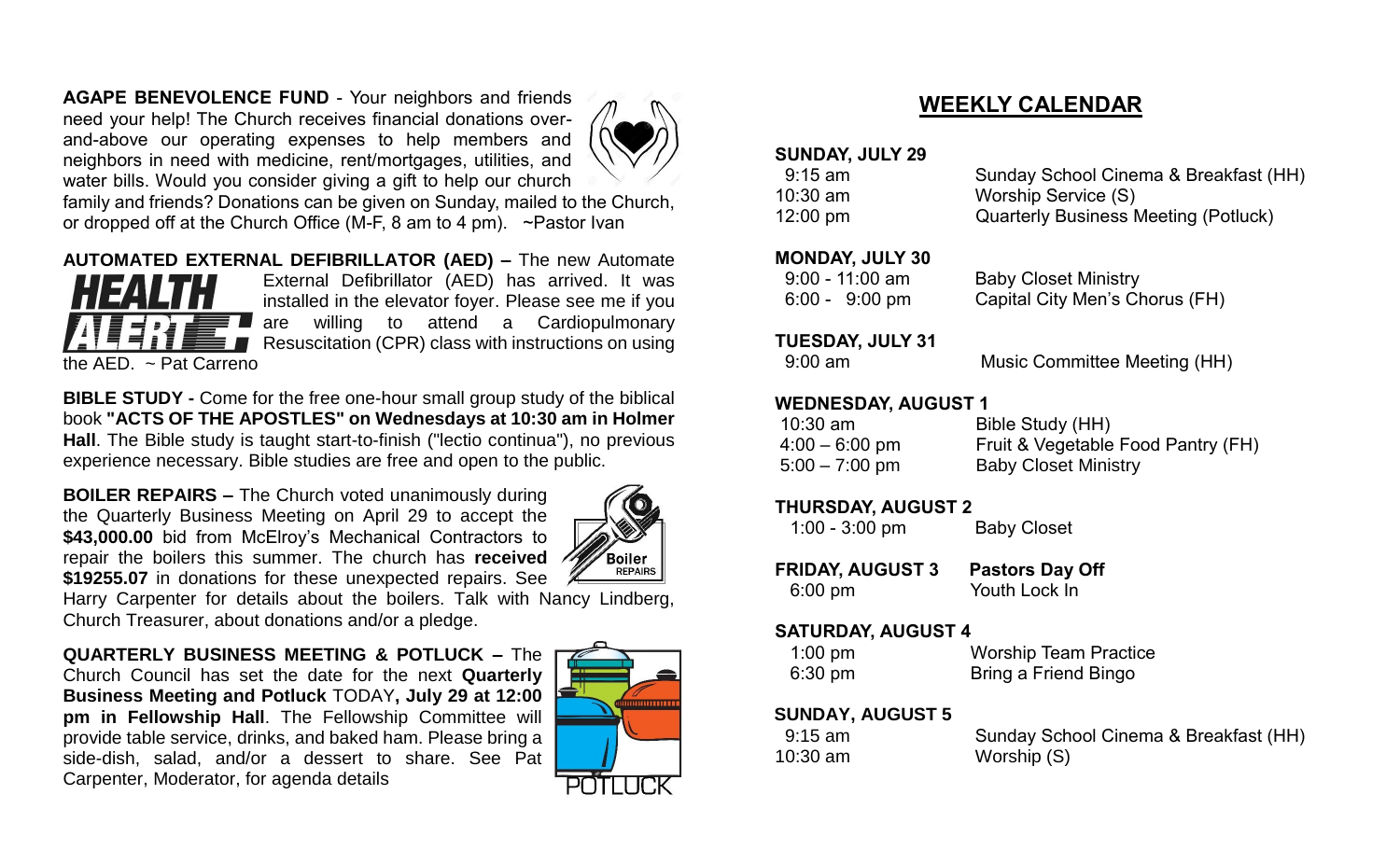## **IN OUR THOUGHTS AND PRAYERS**

Mark Arnold – Healing for health concerns Martha Beyer – Healing for health concerns Mark Calloway – Healing for health concerns Al Carpenter – Healing for health concerns Bradley Carpenter – Healing for health concerns Harry and Pat Carpenter – Healing for health concerns Esther Carrier – Healing for health concerns (Stormont-Vail) Shirley Dell – Healing for health concerns Larry Gill – Healing (Harry Carpenter's friend) Grace Hart – Healing for health concerns (Janet Nyfeler's mother) Ernie and Judy Longstaff – Healing for health concerns Hilda Lundgren – Healing for health concerns \*Madeleine Martinson – Healing for health concerns (Stormont-Vail) Nancy May – Healing for health concerns Cale Miller – Healing (Harry Carpenter's friend) Marie Merrifield – Healing for health concerns Rogene Moody – Healing for health concerns Don Morris – Healing for health concerns Ken Paslay – Healing for health concerns Edward Perkins – Healing for health concerns (Gardner, KS) Becky Poe – Healing for health concerns Jill Roesler – Healing for health concerns Bruno Sprenks – Healing for health concerns (KU Med) Keith Springer – Healing for health concerns (Marianne Spano's brother) Lola Zab – Healing for health concerns (Marianne Spano's sister)

### **HOMEBOUND & CARE FACILITIES:**

- \*June Cunningham –Brewster Place \*Etta Landis Legend \*Helen Farrar – Plaza West Care Center \*Mae Martin – Plaza West \*Gerald Haney – \*Theo Penny – Lawrence \*Russ Hunter – \*Juanita Plankinton – \*Mary Lou Johnson – Aldersgate \*Hazel Smith-Tindall – \*Alice Kieffer –
- \*Reginald Kirby –

**FRUIT & VEGETABLE FOOD PANTRY –** Free bread, fruits, and vegetables on **Wednesdays from 4:00 to 6:00 pm**, while supplies last. PROGRAM ELIGIBILITY: Households living in Topeka area (zip code 66601-66619). INCOME GUIDELINES: None. **ID REQUIRED:** Client must bring a PHOTO ID AND A PIECE OF US MAIL with client's name and



current address for identification. HOUSEHOLDS: One household per address. All food is available at no cost. West Side does not participate in Client Track.

#### **SUMMER SCHEDULE: Every other Wednesday**

- **- August 1**
- **- August 15**
- **- August 29**

#### **HABITAT FOR HUMANITY –** The Congregation voted unanimously during its



Quarterly Business Meeting on April 29 to partner with Habitat for Humanity in the **"Build on Faith" project at 422 SW Taylor**. A new Habitat house will be built by volunteers this summer. **A dedication and wall-raising celebration is scheduled all day on Saturday, August 4 with a prayer service at 7:30 am.** Speak with Don Johnson if you would like to volunteer at the work site,

donate your professional skills (e.g., electricians, painters, etc.) or work in our kitchen to help feed volunteers. Donations for "Habitat House" will be received for the new house in our neighborhood.

*Volunteer by contacting:* Nikki MacMillan, Volunteer Coordinator Phone (785) 234-4322 or [volunteer@topekahabitat.org.](mailto:volunteer@topekahabitat.org) Sign-up online:<http://www.topekahabitat.org/volunteer>

**ONE GREAT HOUR OF SHARING OFFERING** - **We have received \$1,665.14 for the One Great Hour of Sharing (OGHS) Offering** toward our goal of \$1,500.00. Your offering to the One Great Hour of Sharing provides emergency relief available 24 hours a day, 7 days a week for urgent or acute needs brought about by disasters of natural or human origin, and development projects focused on meeting chronic human needs by enabling individuals or maintain a more adequate quality of life. Thank you for giving generously and sacrificially!